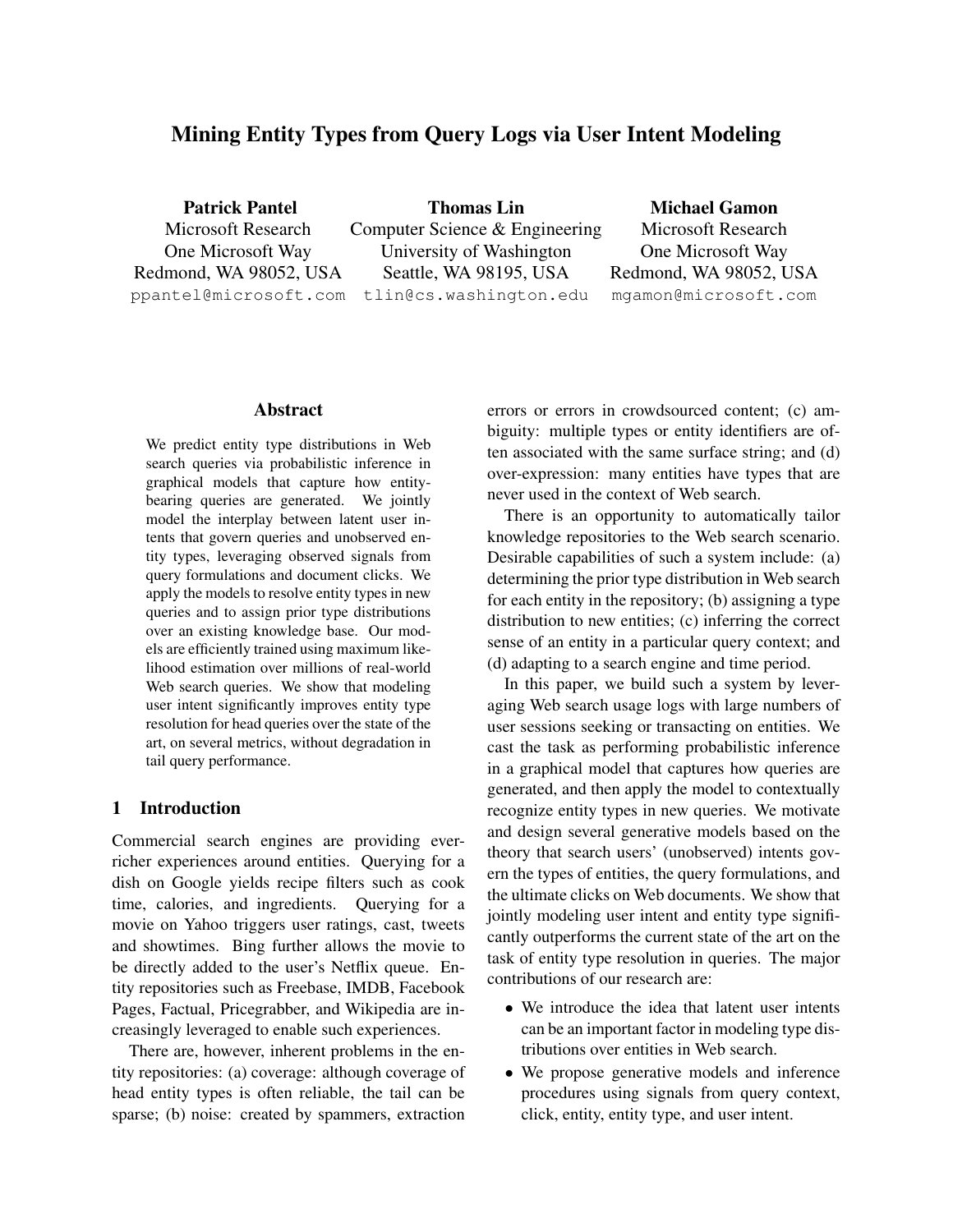- We propose an efficient learning technique and a robust implementation of our models, using real-world query data, and a realistic large set of entity types.
- We empirically show that our models outperform the state of the art and that modeling latent intent contributes significantly to these results.

## 2 Related Work

## 2.1 Finding Semantic Classes

A closely related problem is that of finding the semantic classes of entities. Automatic techniques for finding semantic classes include unsupervised clustering (Schütze, 1998; Pantel and Lin, 2002), hyponym patterns (Hearst, 1992; Pantel et al., 2004; Kozareva et al., 2008), extraction patterns (Etzioni et al., 2005), hidden Markov models (Ritter et al., 2009), classification (Rahman and Ng, 2010) and many others. These techniques typically leverage large corpora, while projects such as WordNet (Miller et al., 1990) and Freebase (Bollacker et al., 2008) have employed editors to manually enumerate words and entities with their semantic classes.

The aforementioned methods do not use query logs or explicitly determine the relative probabilities of different entity senses. A method might learn that there is independently a high chance of *eBay* being a *website* and an *employer*, but does not specify which usage is more common. This is especially problematic, for example, if one wishes to leverage Freebase but only needs the most commonly used senses (e.g., *Al Gore* is a US Vice President), rather than all possible obscure senses (Freebase contains 30+ senses, including ones such as Impersonated Celebrity and Quotation Subject). In scenarios such as this, our proposed method can increase the usability of systems that find semantic classes. We also expand upon text corpora methods in that the type priors can adapt to Web search signals.

## 2.2 Query Log Mining

Query logs have traditionally been mined to improve search (Baeza-Yates et al., 2004; Zhang and Nasraoui, 2006), but they can also be used in place of (or in addition to) text corpora for learning semantic classes. Query logs can contain billions of entries, they provide an independent signal from text corpora, their timestamps allow the learning of type priors at specific points in time, and they can contain information such as clickthroughs that are not found in text corpora. Sekine and Suzuki (2007) used frequency features on context words in query logs to learn semantic classes of entities. Pasca (2007) used extraction techniques to mine instances of semantic classes from query logs. Rüd et al.  $(2011)$  found that cross-domain generalizations learned from Web search results are applicable to NLP tasks such as NER. Alfonseca et al. (2010) mined query logs to find attributes of entity instances. However, these projects did not learn relative probabilities of different senses.

## 2.3 User Intents in Search

Learning from query logs also allows us to leverage the concept of *user intents*. When users submit search queries, they often have specific intents in mind. Broder (2002) introduced 3 top level intents: *Informational* (e.g., wanting to learn), *Navigational* (wanting to visit a site), and *Transactional* (e.g., wanting to buy/sell). Rose and Levinson (2004) further divided these into finer-grained subcategories, and Yin and Shah (2010) built hierarchical taxonomies of search intents. Jansen et al. (2007), Hu et al. (2009), and Radlinski et al. (2010) examined how to infer the intent of queries. We are not aware of any other work that has leveraged user intents to learn type distributions.

# 2.4 Topic Modeling on Query Logs

The closest work to ours is Guo et al.'s (2009) research on Named Entity Recognition in Queries. Given an entity-bearing query, they attempt to identify the entity and determine the type posteriors. Our work significantly scales up the type posteriors component of their work. While they only have four potential types (Movie, Game, Book, Music) for each entity, we employ over 70 popular types, allowing much greater coverage of real entities and their types. Because they only had four types, they were able to hand label their training data. In contrast, our system self-labels training examples by searching query logs for high-likelihood entities, and must handle any errors introduced by this process. Our models also expand upon theirs by jointly modeling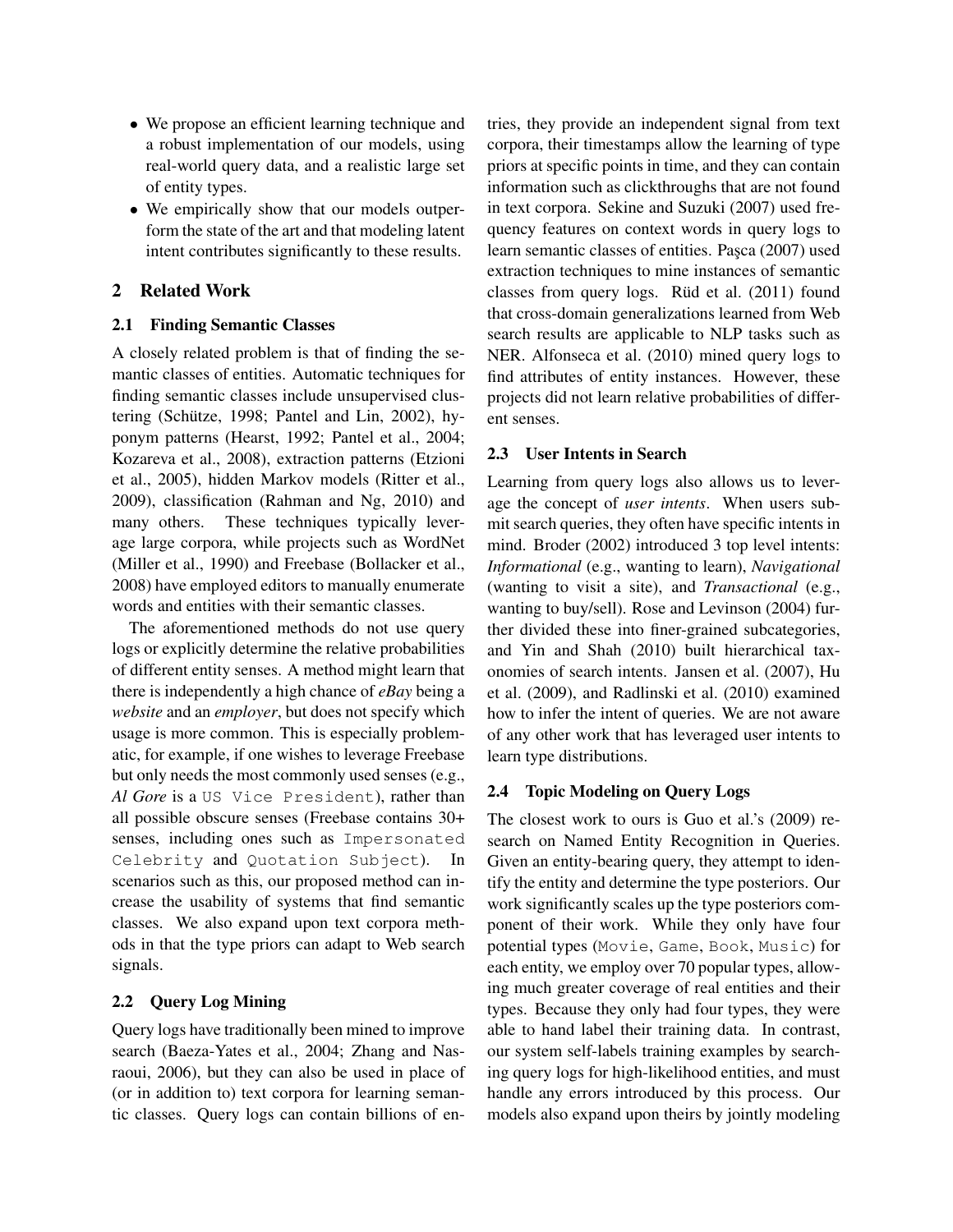entity type with latent user intents, and by incorporating click signals.

Other projects have also demonstrated the utility of topic modeling on query logs. Carman et al. (2010) modeled users and clicked documents to personalize search results and Gao et al. (2011) applied topic models to query logs in order to improve document ranking for search.

### 3 Joint Model of Types and User Intents

We turn our attention now to the task of mining the type distributions of entities and of resolving the type of an entity in a particular query context. Our approach is to probabilistically describe how entitybearing queries are generated in Web search. We theorize that search queries are governed by a latent user intent, which in turn influences the entity types, the choice of query words, and the clicked hosts. We develop inference procedures to infer the prior type distributions of entities in Web search as well as to resolve the type of an entity in a query, by maximizing the probability of observing a large collection of real-world queries and their clicked hosts.

We represent a query q by a triple  $\{n_1, e, n_2\}$ , where  $e$  represents the entity mentioned in the query,  $n_1$  and  $n_2$  are respectively the pre- and post-entity contexts (possibly empty), referred to as *refiners*. Details on how we obtain our corpus are presented in Section 4.2.

#### 3.1 Intent-based Model (IM)

In this section we describe our main model, IM, illustrated in Figure 1. We derive a learning algorithm for the model in Section 3.2 and an inference procedure in Section 3.3.

Recall our discussion of intents from Section 2.3. The unobserved semantic type of an entity  $e$  in a query is strongly correlated with the unobserved user intent. For example, if a user queries for "*song*", then she is likely looking to 'listen to it', 'download it', 'buy it', or 'find lyrics' for it. Our model incorporates this user intent as a latent variable.

The choice of the query refiner words,  $n_1$  and  $n_2$ , is also clearly influenced by the user intent. For example, refiners such as "lyrics" and "words" are more likely to be used in queries where the intent is

| For each query/click pair $\{q, c\}$                |
|-----------------------------------------------------|
| type $t \sim Multinomial(\tau)$                     |
| intent $i \sim Multinomial(\theta_t)$               |
| entity $e \sim Multinomial(\psi_t)$                 |
| switch $s_1 \sim Bernoulli(\sigma_i)$               |
| switch $s_2 \sim Bernoulli(\sigma_i)$               |
| if $(s_1)$ l-context $n_1 \sim Multinomial(\phi_i)$ |
| if $(s_2)$ r-context $n_2 \sim Multinomial(\phi_i)$ |
| click $c \sim Multinomial(\omega_i)$                |

Table 1: Model IM: Generative process for entitybearing queries.

to 'find lyrics' than in queries where the intent is to 'listen'. The same is true for clicked hosts: clicks on "lyrics.com" and "songlyrics.com" are more likely to occur when the intent is to 'find lyrics', whereas clicks on "pandora.com" and "last.fm" are more likely for a 'listen' intent.

Model IM leverages each of these signals: latent intent, query refiners, and clicked hosts. It generates entity-bearing queries by first generating an entity type, from which the user intent and entity is generated. In turn, the user intent is then used to generate the query refiners and the clicked host. In our data analysis, we observed that over 90% of entitybearing queries did not contain any refiner words  $n_1$ and  $n_2$ . In order to distribute more probability mass to non-empty context words, we explicitly represent the empty context using a switch variable that determines whether a context will be empty.

The generative process for IM is described in Table 1. Consider the query "*ymca lyrics*". Our model first generates the type song, then given the type it generates the entity "*ymca*" and the intent 'find lyrics'. The intent is then used to generate the preand post-context words ∅ and "*lyrics*", respectively, and a click on a host such as "*lyrics.com*".

For mathematical convenience, we assume that the user intent is generated independently of the entity itself. Without this assumption, we would require learning a parameter for each intent-typeentity configuration, exploding the number of parameters. Instead, we choose to include these dependencies at the time of inference, as described later.

Recall that  $q = \{n_1, e, n_2\}$  and let  $s = \{s_1, s_2\}$ , where  $s_1 = 1$  if  $n_1$  is not empty and  $s_2 = 1$  if  $n_2$  is not empty, 0 otherwise. The joint probability of the model is the product of the conditional distributions, as given by: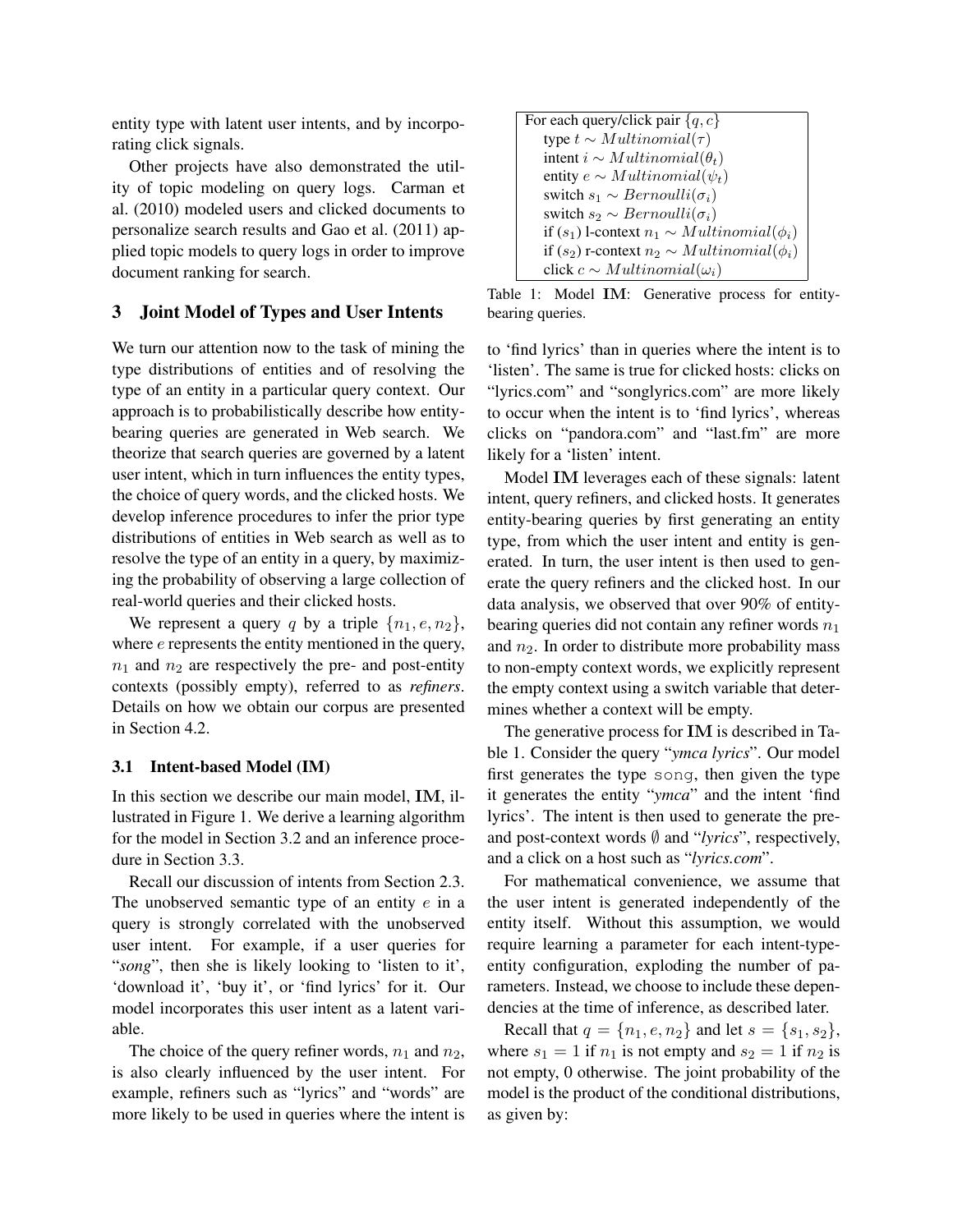

Figure 1: Graphical models for generating entity-bearing queries.  $GuO/09$  represents the current state of the art (Guo et al., 2009). Models M0 and M1 add an empty context switch and click information, respectively. Model IM further constrains the query by the latent user intent.

$$
P(t, i, q, c | \tau, \Theta, \Psi, \sigma, \Phi, \Omega) =
$$
  
\n
$$
P(t | \tau) P(i | t, \Theta) P(e | t, \Psi) P(c | i, \Omega)
$$
  
\n
$$
\prod_{j=1}^{2} P(n_j | i, \Phi)^{I[s_j=1]} P(s_j | i, \sigma)
$$

We now define each of the terms in the joint distribution. Let  $T$  be the number of entity types. The probability of generating a type  $t$  is governed by a multinomial with probability vector  $\tau$ :

$$
P(t=\hat{t}) = \prod_{j=1}^{T} \tau_j^{I[j=\hat{t}]} , \text{ s.t. } \sum_{j=1}^{T} \tau_j = 1
$$

where  $\bar{I}$  is an indicator function set to 1 if its condition holds, and 0 otherwise.

Let  $K$  be the number of latent user intents that govern our query log, where  $K$  is fixed in advance. Then, the probability of intents  $i$  is defined as a multinomial distribution with probability vector  $\theta_t$ such that  $\Theta = [\theta_1, \theta_2, ..., \theta_T]$  captures the matrix of parameters across all  $T$  types:

$$
P(i=\hat{i} | t=\hat{t}) = \prod_{j=1}^{K} \Theta_{\hat{t},j}^{I[j=\hat{i}]} \text{, s.t. } \forall t \sum_{j=1}^{K} \Theta_{t,j} = 1
$$

Let  $E$  be the number of known entities. The probability of generating an entity e is similarly governed by a parameter  $\Psi$  across all T types:

$$
P(e=\hat{e} \mid t=\hat{t}) = \prod_{j=1}^{E} \Psi_{\hat{t},j}^{I[j=\hat{e}]} \text{ , s.t. } \forall t \; \sum_{j=1}^{E} \Psi_{t,j} = 1
$$

The probability of generating an empty or nonempty context  $s$  given intent  $i$  is given by a Bernoulli with parameter  $\sigma_i$ :

$$
P(s \mid i = \hat{i}) = \sigma_i^{I[s=1]} (1 - \sigma_{\hat{i}})^{I[s=0]}
$$

Let  $V$  be the shared vocabulary size of all query refiner words  $n_1$  and  $n_2$ . Given an intent, i, the probability of generating a refiner  $n$  is given by a multinomial distribution with probability vector  $\phi_i$ such that  $\Phi = [\phi_1, \phi_2, ..., \phi_K]$  represents parameters across intents:

$$
P(n=\hat{n} | i=\hat{i}) = \prod_{v=1}^{V} \Phi_{\hat{i},v}^{I[v=\hat{n}]} , \text{s.t. } \forall i \sum_{v=1}^{V} \Phi_{i,v} = 1
$$

Finally, we assume there are  $H$  possible click values, corresponding to  $H$  Web hosts. A click on a host is similarly determined by an intent  $i$  and is governed by parameter  $\Omega$  across all K intents:

$$
P(c=\hat{c} \mid i=\hat{i}) = \prod_{h=1}^{H} \Omega_{\hat{i},h}^{I[h=\hat{c}]} \text{ , s.t. } \forall i \sum_{h=1}^{H} \Omega_{i,h} = 1
$$

## 3.2 Learning

Given a query corpus  $Q$  consisting of N independently and identically distributed queries  $q^j$  =  $\{n_1^j$  $j, e^j, n_2^j$  $2<sup>1</sup>$  and their corresponding clicked hosts  $c^j$ , we estimate the parameters  $\tau$ ,  $\Theta$ ,  $\Psi$ ,  $\sigma$ ,  $\Phi$ , and  $\Omega$  by maximizing the (log) probability of observing Q. The  $\log P(Q)$  can be written as:

$$
\log P(Q) = \sum_{j=1}^{N} \sum_{t,i} P^{j}(t, i | q, c) \log P^{j}(q, c, t, i)
$$

In the above equation,  $P^{j}(t, i | q, c)$  is the posterior distribution over types and user intents for the  $j<sup>th</sup>$  query. We use the Expectation-Maximization (EM) algorithm to estimate the parameters. The parameter updates are obtained by computing the derivative of  $\log P(Q)$  with respect to each parameter, and setting the resultant to 0.

The update for  $\tau$  is given by the average of the posterior distributions over the types: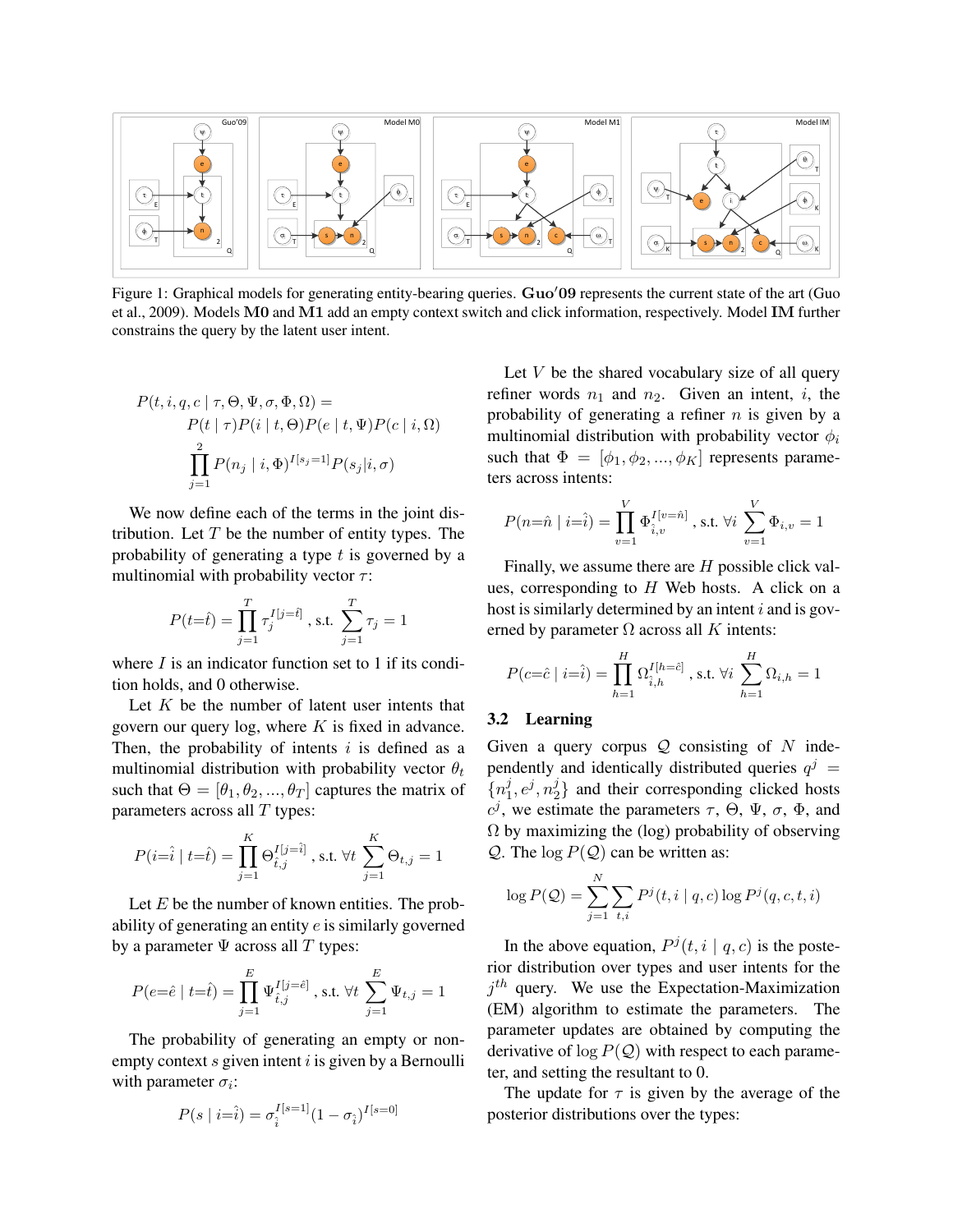$$
\tau_{\hat{t}} = \frac{\sum_{j=1}^N\sum_i P^j(t\text{=}\hat{t},i\mid q,c)}{\sum_{j=1}^N\sum_{t,i} P^j(t,i\mid q,c)}
$$

For a fixed type t, the update for  $\theta_t$  is given by the weighted average of the latent intents, where the weights are the posterior distributions over the types, for each query:

$$
\Theta_{\hat{t},\hat{i}} = \frac{\sum_{j=1}^{N} P^j(t=\hat{t}, i=\hat{i} \mid q, c)}{\sum_{j=1}^{N} \sum_{i} P^j(t=\hat{t}, i \mid q, c)}
$$

Similarly, we can update  $\Psi$ , the parameters that govern the distribution over entities for each type:

$$
\Psi_{\hat{t},\hat{e}} = \frac{\sum_{j=1}^{N} \sum_{i} P^j(t=\hat{t}, i \mid q, c) I[e^j = \hat{e}]}{\sum_{j=1}^{N} \sum_{i} P^j(t=\hat{t}, i \mid q, c)}
$$

Now, for a fixed user intent  $i$ , the update for  $\omega_i$  is given by the weighted average of the clicked hosts, where the weights are the posterior distributions over the intents, for each query:

$$
\Omega_{\hat{i},\hat{c}} = \frac{\sum_{j=1}^{N} \sum_{t} P^{j}(t, i=\hat{i} \mid q, c) I[c^{j}=\hat{c}]}{\sum_{j=1}^{N} \sum_{t} P^{j}(t, i=\hat{i} \mid q, c)}
$$

Similarly, we can update  $\Phi$  and  $\sigma$ , the parameters that govern the distribution over query refiners and empty contexts for each intent, as:

$$
\Phi_{\hat{i},\hat{n}} \!=\! \frac{\sum_{j=1}^N \sum_{t} P^j(t,i=\!\hat{i}|q,c) \Bigg[ I[n_1^j\!=\!\hat{n}] I[s_1^j\!=\!1] \!+\! I[n_2^j\!=\!\hat{n}] I[s_2^j\!=\!1] \Bigg]}{\sum_{j=1}^N \sum_{t} P^j(t,i=\!\hat{i}|q,c) \Bigg[ I[s_1^j\!=\!1] \!+\! I[s_2^j\!=\!1] \Bigg]} \label{eq:Phi_i_n}
$$

and

$$
\sigma_{\hat{i}} = \frac{\sum_{j=1}^{N} \sum_{t} P^{j}(t, i=\hat{i} \mid q, c) \Big[ I[s_1=1] + I[s_2=1] \Big]}{2 \sum_{j=1}^{N} \sum_{t} P^{j}(t, i=\hat{i} \mid q, c)}
$$

#### 3.3 Decoding

Given a query/click pair  $\{q, c\}$ , and the learned **IM** model, we can apply Bayes' rule to find the posterior distribution,  $P(t, i | q, c)$ , over the types and intents, as it is proportional to  $P(t, i, q, c)$ . We compute this quantity exactly by evaluating the joint for each combination of  $t$  and  $i$ , and the observed values of  $q$  and  $c$ .

It is important to note that at runtime when a new query is issued, we have to resolve the entity in the absence of any observed click. However, we do have access to historical click probabilities,  $P(c \mid q)$ . We use this information to compute  $P(t | q)$  by marginalizing over  $i$  as follows:

$$
P(t | q) = \sum_{i} \sum_{j=1}^{H} P(t, i | q, c_j) P(c_j | q)
$$
 (1)

#### 3.4 Comparative Models

Figure 1 also illustrates the current state-of-the-art model Guo'09 (Guo et al., 2009), described in Section 2.4, which utilizes only query refinement words to infer entity type distributions. Two extensions to this model that we further study in this paper are also shown: Model M0 adds the empty context switch parameter and Model M1 further adds click information. In the interest of space, we omit the update equations for these models, however they are trivial to adapt from the derivations of Model IM presented in Sections 3.1 and 3.2.

### 3.5 Discussion

Full Bayesian Treatment: In the above models, we learn point estimates for the parameters  $(\tau, \Theta, \Psi, \sigma, \Phi, \Omega)$ . One can take a Bayesian approach and treat these parameters as variables (for instance, with Dirichlet and Beta prior distributions), and perform Bayesian inference. However, exact inference will become intractable and we would need to resort to methods such as variational inference or sampling. We found this extension unnecessary, as we had a sufficient amount of training data to estimate all parameters reliably. In addition, our approach enabled us to learn (and perform inference in) the model with large amounts of data with reasonable computing time.

Fitting to an existing Knowledge Base: Although in general our model decodes type distributions for arbitrary entities, in many practical cases it is beneficial to constrain the types to those admissible in a fixed knowledge base (such as Freebase). As an example, if the entity is "ymca", admissible types may include song, place, and educational institution. When resolving types, during inference, one can restrict the search space to only these admissible types. A desirable side effect of this strategy is that only valid ambiguities are captured in the posterior distribution.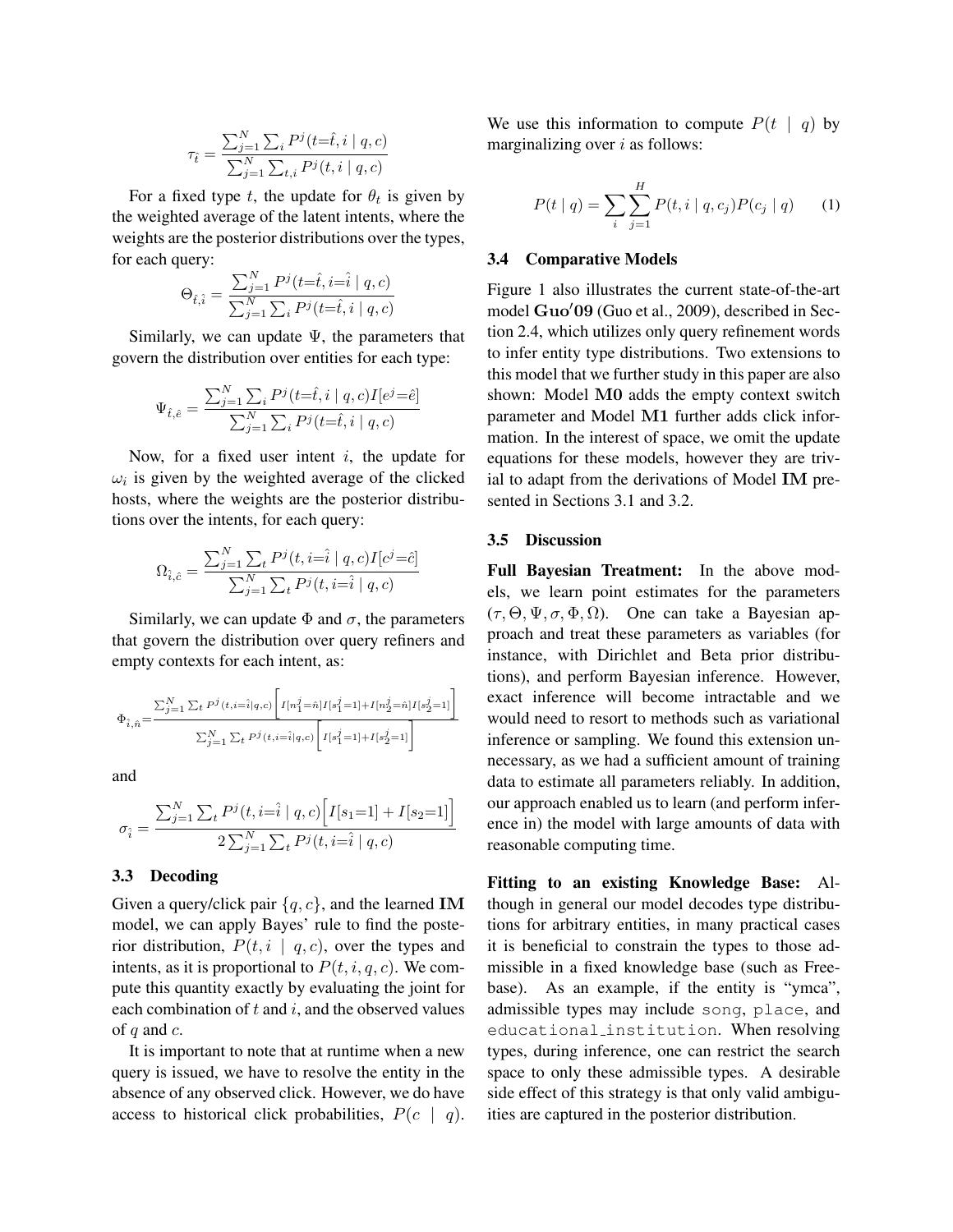## 4 Evaluation Methodology

We refer to *QL* as a set of English Web search queries issued to a commercial search engine over a period of several months.

## 4.1 Entity Inventory

Although our models generalize to any entity repository, we experiment in this paper with entities covering a wide range of web search queries, coming from 73 types in Freebase. We arrived at these types by grepping for all entities in Freebase within *QL*, following the procedure described in Section 4.2, and then choosing the top most frequent types such that 50% of the queries are covered by an entity of one of these types<sup>1</sup>.

## 4.2 Training Data Construction

In order to learn type distributions by jointly modeling user intents and a large number of types, we require a large set of training examples containing tagged entities and their potential types. Unlike in Guo et al. (2009), we need a method to automatically label *QL* to produce these training cases since manual annotation is impossible for the range of entities and types that we consider. Reliably recognizing entities in queries is not a solved problem. However, for training we do not require high coverage of entities in *QL*, so high precision on a sizeable set of query instances can be a proper proxy.

To this end, we collect candidate entities in *QL* via simple string matching on Freebase entity strings within our preselected 73 types. To achieve high precision from this initial (high-recall, lowprecision) candidate set we use a number of heuristics to only retain highly likely entities. The heuristics include retaining only matches on entities that appear capitalized more than 50% in their occurrences in Wikipedia. Also, a standalone score filter (Jain and Pennacchiotti, 2011) of 0.9 is used, which is based on the ratio of string occurrence as

an exact match in queries to how often it occurs as a partial match.

The resulting queries are further filtered by keeping only those where the pre- and post-entity contexts  $(n_1$  and  $n_2)$  were empty or a single word (accounting for a very large fraction of the queries). We also eliminate entries with clicked hosts that have been clicked fewer than 100 times over the entire *QL*. Finally, for training we filter out any query with an entity that has more than two potential types<sup>2</sup>. This step is performed to reduce recognition errors by limiting the number of potential ambiguous matches. We experimented with various thresholds on allowable types and settled on the value two.

The resulting training data consists of several million queries, 73 different entity types, and approximately 135K different entities, 100K different refiner words, and 40K clicked hosts.

#### 4.3 Test Set Annotation

We sampled two datasets, *HEAD* and *TAIL*, each consisting of 500 queries containing an entity belonging to one of the 73 types in our inventory, from a frequency-weighted random sample and a uniform random sample of *QL*, respectively.

We conducted a user study to establish a gold standard of the correct entity types in each query. A total of seven different independent and paid professional annotators participated in the study. For each query in our test sets, we displayed the query, associated clicked host, and entity to the annotator, along with a list of permissible types from our type inventory. The annotator is tasked with identifying all applicable types from that list, or marking the test case as faulty because of an error in entity identification, bad click host (e.g. dead link) or bad query (e.g. non-English). This resulted in 2,092 test cases ({query, entity, type}-tuples). Each test case was annotated by two annotators. Inter-annotator agreement as measured by Fleiss'  $\kappa$  was 0.445 (0.498) on *HEAD* and 0.386 on *TAIL*), considered moderate agreement.

From *HEAD* and *TAIL*, we eliminated three categories of queries that did not offer any interesting type disambiguation opportunities:

• queries that contained entities with only one

<sup>&</sup>lt;sup>1</sup>In this process, we omitted any non-core Freebase type (e.g., /user/ $\star$  and /base/ $\star$ ), types used for representation (e.g., /common/ $*$  and /type/ $*$ ), and too general types (e.g., /people/person and /location/location) identified by if a type contains multiple other prominent subtypes. Finally, we conflated seven of the types that overlapped with each other into four types (such as /book/written\_work and /book/book).

<sup>&</sup>lt;sup>2</sup>For testing we did not omit any entity or type.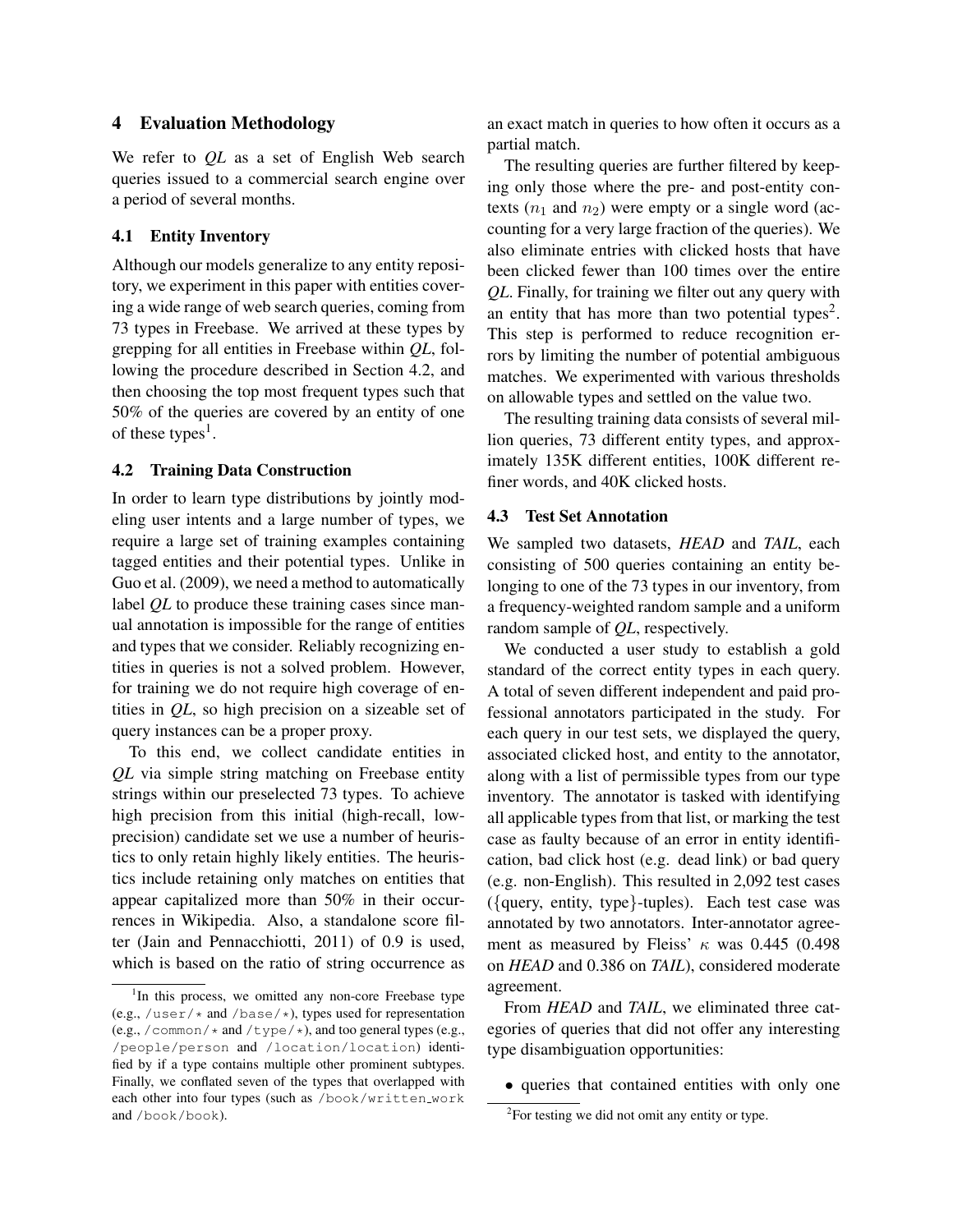|                                 | <b>HEAD</b>                                                |                                                            |                                                            |                                                            | TAIL                                             |                                                  |                                          |                                                          |
|---------------------------------|------------------------------------------------------------|------------------------------------------------------------|------------------------------------------------------------|------------------------------------------------------------|--------------------------------------------------|--------------------------------------------------|------------------------------------------|----------------------------------------------------------|
|                                 | nDCG                                                       | MAP                                                        | $MAP_W$                                                    | $\mathrm{Prec}@1$                                          | nDCG                                             | MAP                                              | $MAP_W$                                  | $\mathrm{Prec}@1$                                        |
| $B_{FB}$                        | 0.71                                                       | 0.60                                                       | 0.45                                                       | 0.30                                                       | 0.73                                             | 0.64                                             | 0.49                                     | 0.35                                                     |
| Guo'09                          | $0.79^{\dagger}$                                           | $0.71^{\dagger}$                                           | $0.62^{\dagger}$                                           | $0.51^{\dagger}$                                           | $0.80^{\dagger}$                                 | $0.73^{\dagger}$                                 | $0.66^{\dagger}$                         | $0.52^{\dagger}$                                         |
| $\bf M0$<br>$\mathbf{M1}$<br>IM | $0.79^{\dagger}$<br>$0.83^{\ddagger}$<br>$0.87^{\ddagger}$ | $0.72^{\dagger}$<br>$0.76^{\ddagger}$<br>$0.82^{\ddagger}$ | $0.65^{\dagger}$<br>$0.72^{\ddagger}$<br>$0.77^{\ddagger}$ | $0.52^{\dagger}$<br>$0.61^{\ddagger}$<br>$0.73^{\ddagger}$ | $0.82^{\dagger}$<br>$0.81^+$<br>$0.80^{\dagger}$ | $0.75^{\dagger}$<br>$0.74^{\dagger}$<br>$0.72^+$ | $0.67^+$<br>$0.67^+$<br>$0.66^{\dagger}$ | $0.57^{\dagger}$<br>$0.55^{\dagger}$<br>$0.52^{\dagger}$ |

Table 2: Model analysis on HEAD and TAIL. <sup>†</sup> indicates statistical significance over  $B_{FB}$ , and <sup>‡</sup> over both  $B_{FB}$  and Guo'09. Bold indicates statistical significance over all non-bold models in the column. Significance is measured using the Student's t-test at 95% confidence.

potential type from our inventory;

- queries where the annotators rated all potential types as good; and
- queries where judges rated none of the potential types as good

The final test sets consist of 105 head queries with 359 judged entity types and 98 tail queries with 343 judged entity types.

## 4.4 Metrics

Our task is a ranking task and therefore the classic IR metrics nDCG (normalized discounted cumulative gain) and MAP (mean average precision) are applicable (Manning et al., 2008).

Both nDCG and MAP are sensitive to the rank position, but not the score (probability of a type) associated with each rank,  $S(r)$ . We therefore also evaluate a weighted mean average precision score  $MAP_{W}$ , which replaces the precision component of **MAP**,  $P(r)$ , for the  $r^{th}$  ranked type by:

$$
P(r) = \frac{\sum_{\hat{r}=1}^{r} I(\hat{r}) S(\hat{r})}{\sum_{\hat{r}=1}^{r} S(\hat{r})}
$$
(2)

where  $I(r)$  indicates if the type at rank r is judged correct.

Our fourth metric is Prec@1, i.e. the precision of only the top-ranked type of each query. This is especially suitable for applications where a single sense must be determined.

#### 4.5 Model Settings

We trained all models in Figure 1 using the training data from Section 4.2 over 100 EM iterations, with two folds per model. For Model IM, we varied the number of user intents  $(K)$  in intervals from 100 to 400 (see Figure 3), under the assumption that multiple intents would exist per entity type.

We compare our results against two baselines. The first baseline is an assignment of Freebase types according to their frequency in our query set  $B_{FB}$ , and the second is Model  $Guo'09$  (Guo et al., 2009) illustrated in Figure 1.

## 5 Experimental Results

Table 2 lists the performance of each model on the *HEAD* and *TAIL* sets over each metric defined in Section 4.4. On head queries, the addition of the empty context parameter  $\sigma$  and click signal  $\Omega$  together (Model M1) significantly outperforms both the baseline and the state-of-the-art model  $Guo'09$ . Further modeling the user intent in Model IM results in significantly better performance over all models and across all metrics. Model IM shows its biggest gains in the first position of its ranking as evidenced by the Prec@1 metric.

We observe a different behavior on tail queries where all models significantly outperform the baseline  $B_{FB}$ , but are not significantly different from each other. In short, the strength of our proposed model is in improving performance on the head at no noticeable cost in the tail.

We separately tested the effect of adding the empty context parameter  $\sigma$ . Figure 2 illustrates the result on the *HEAD* data. Across all metrics,  $\sigma$  improved performance over all models<sup>3</sup>. The more expressive models benefitted more than the less expressive ones.

Table 2 reports results for Model IM using  $K =$ 200 user intents. This was determined by varying  $K$  and selecting the top-performing value. Figure 3 illustrates the performance of Model IM with different values of K on the *HEAD*.

<sup>&</sup>lt;sup>3</sup>Note that model **M0** is just the addition of the  $\sigma$  parameter over Guo'09.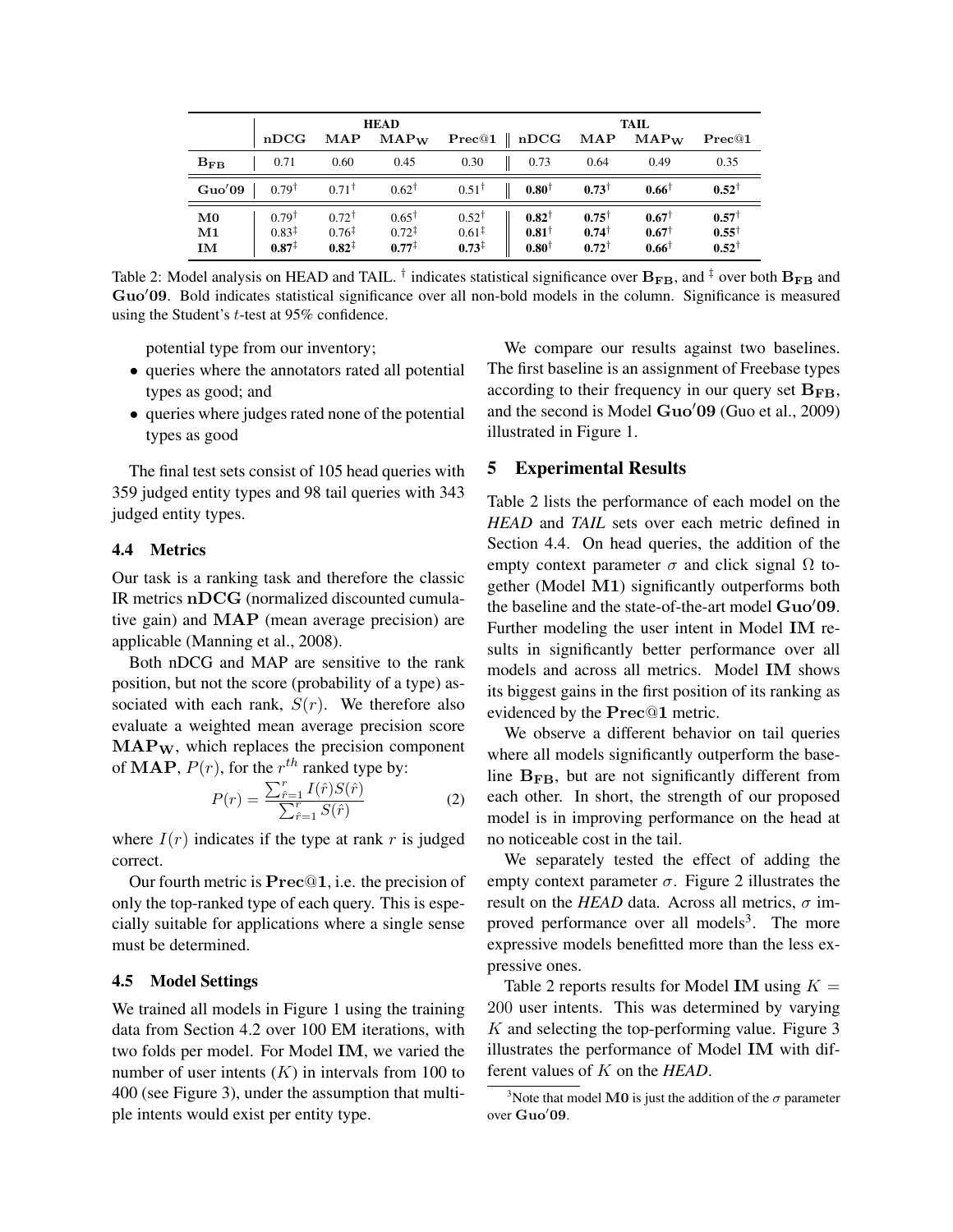

Figure 2: The switch parameter  $\sigma$  improves performance of every model and metric.



Figure 3: Model performance vs. the number of latent intents (K).

Our models can also assign a prior type distribution to each entity by further marginalizing Eq. 1 over query contexts  $n_1$  and  $n_2$ . We measured the quality of our learned type priors using the subset of queries in our *HEAD* test set that consisted of only an entity without any refiners. The results for Model IM were:  $nDCG = 0.86$ ,  $MAP = 0.80$ ,  $MAP_W = 0.75$ , and  $Prec@1 = 0.70$ . All metrics are statistically significantly better than  $B_{FB}$ , Guo'09 and M0, with 95% confidence. Compared to Model M1, Model IM is statistically significantly better on  $Prec@1$  and not significantly different on the other metrics.

Discussion and Error Analysis: Contrary to our results, we had expected improvements for both *HEAD* and *TAIL*. Inspection of the *TAIL* queries revealed that entities were greatly skewed towards people (e.g., actor, author, and politician). Analysis of the latent user intent parameter Θ in Model IM showed that most people types had most of their probability mass assigned to the same three generic and common intents for people types: 'see pictures of', 'find biographical information about', and 'see video of'. In other words, latent intents in Model IM are overexpressive and they do not help in differentiating people types.

The largest class of errors came from queries bearing an entity with semantically very similar types where our highest ranked type was not judged correct by the annotators. For example, for the query "*philippine daily inquirer*" our system ranked newspaper ahead of periodical but a judge rejected the former and approved the latter. For "*ikea catalogue*", our system ranked magazine ahead of periodical, but again a judge rejected magazine in favor of periodical.

An interesting success case in the *TAIL* is highlighted by two queries involving the entity "*ymca*", which in our data can either be a song, place, or educational institution. Our system learns the following priors: 0.63, 0.29, and 0.08, respectively. For the query "*jamestown ymca ny*", IM correctly classified "*ymca*" as a place and for the query "*ymca palomar*" it correctly classified it as an educational institution. We further issued the query "*ymca lyrics*" and the type song was then highest ranked.

Our method is generalizable to any entity collection. Since our evaluation focused on the Freebase collection, it remains an open question how noise level, coverage, and breadth in a collection will affect our model performance. Finally, although we do not formally evaluate it, it is clear that training our model on different time spans of queries should lead to type distributions adapted to that time period.

#### 6 Conclusion

Jointly modeling the interplay between the underlying user intents and entity types in web search queries shows significant improvements over the current state of the art on the task of resolving entity types in head queries. At the same time, no degradation in tail queries is observed. Our proposed models can be efficiently trained using an EM algorithm and can be further used to assign prior type distributions to entities in an existing knowledge base and to insert new entities into it.

Although this paper leverages latent intents in search queries, it stops short of understanding the nature of the intents. It remains an open problem to characterize and enumerate intents and to identify the types of queries that benefit most from intent models.